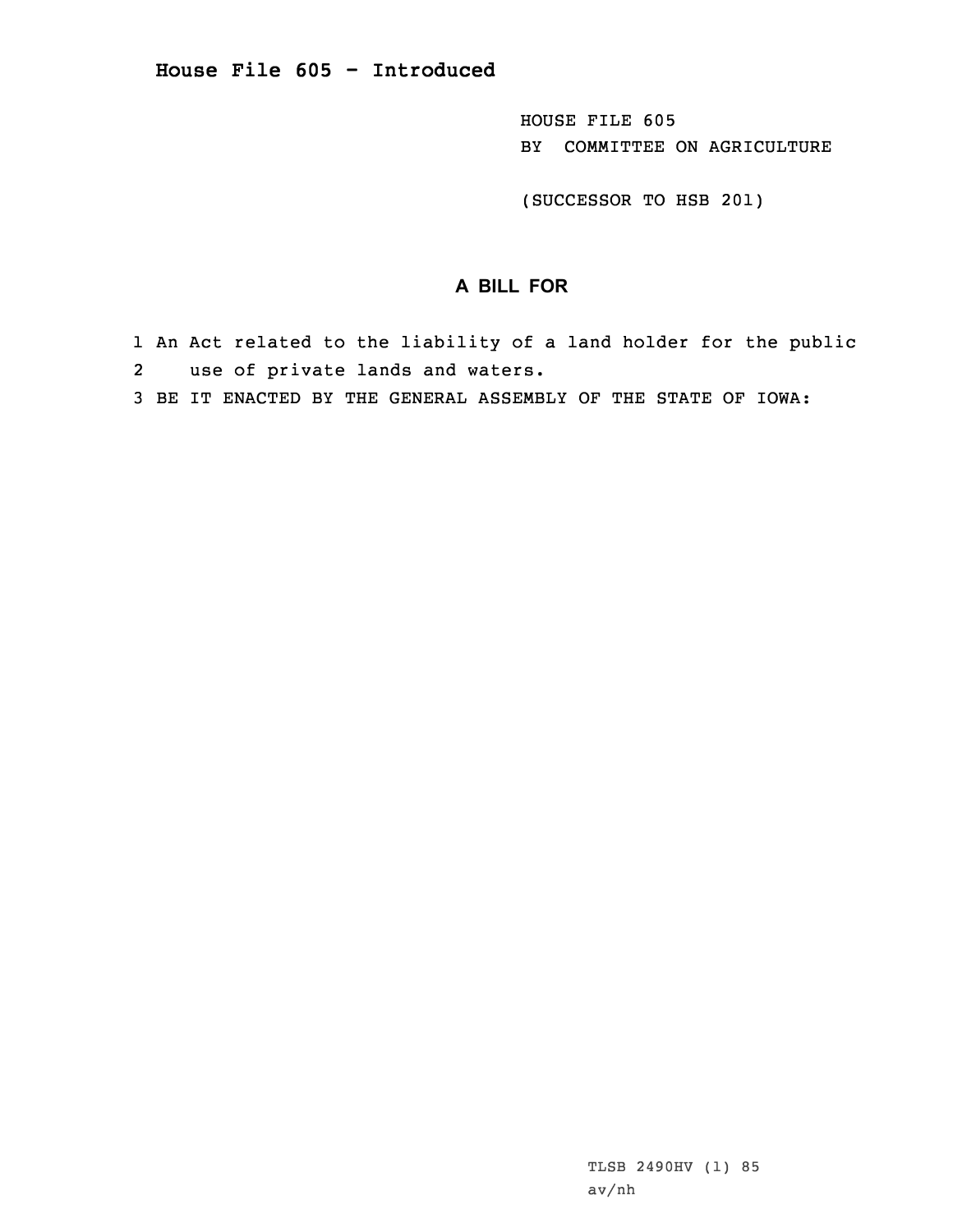1 Section 1. Section 461C.1, Code 2013, is amended to read as 2 follows:

3 **461C.1 Purpose.**

4 1. The purpose of this chapter is to encourage private 5 owners holders of land to make land and water areas available 6 to the public for recreational purposes and for urban deer 7 control by limiting an owner's a holder's liability toward 8 persons entering onto the owner's holder's property for such 9 purposes. The provisions of this chapter shall be construed 10 liberally and broadly in favor of private holders of land to 11 accomplish the purposes of this chapter.

12 2. The general assembly declares that the holding of *Sallee* 13 *v. Stewart*, (No. 11-0892) (Iowa 2013) is abrogated in its 14 entirety as contrary to the general assembly's intent for the 15 construction of this chapter.

16 Sec. 2. Section 461C.2, subsections 3 and 5, Code 2013, are 17 amended to read as follows:

<sup>18</sup> 3. *"Land"* means private land located in <sup>a</sup> municipality 19 including abandoned or inactive surface mines $\tau$ ; caves $\tau$  and; 20 land used for agricultural purposes, including; marshlands, 21 timber, and grasslands; and the privately owned roads, 22 water paths, trails, waters, water courses, private ways 23 and exteriors and interiors of buildings, structures, and 24 machinery, or equipment appurtenant thereto located on such <sup>25</sup> land. *"Land"* includes land that is not open to the general 26 public.

 5. *"Recreational purpose"* means any activity undertaken for recreation, sport, exercise, education, relaxation, or pleasure, including but not limited to the following or any combination thereof: Hunting, trapping, horseback riding, fishing, swimming, boating, camping, picnicking, hiking, pleasure driving, motorcycling, all-terrain vehicle riding, 33 nature study, water skiing, snowmobiling, other summer 34 and winter sports or games, and agricultural tours, and viewing or enjoying historical, archaeological, scenic, or

LSB 2490HV (1) 85

-1-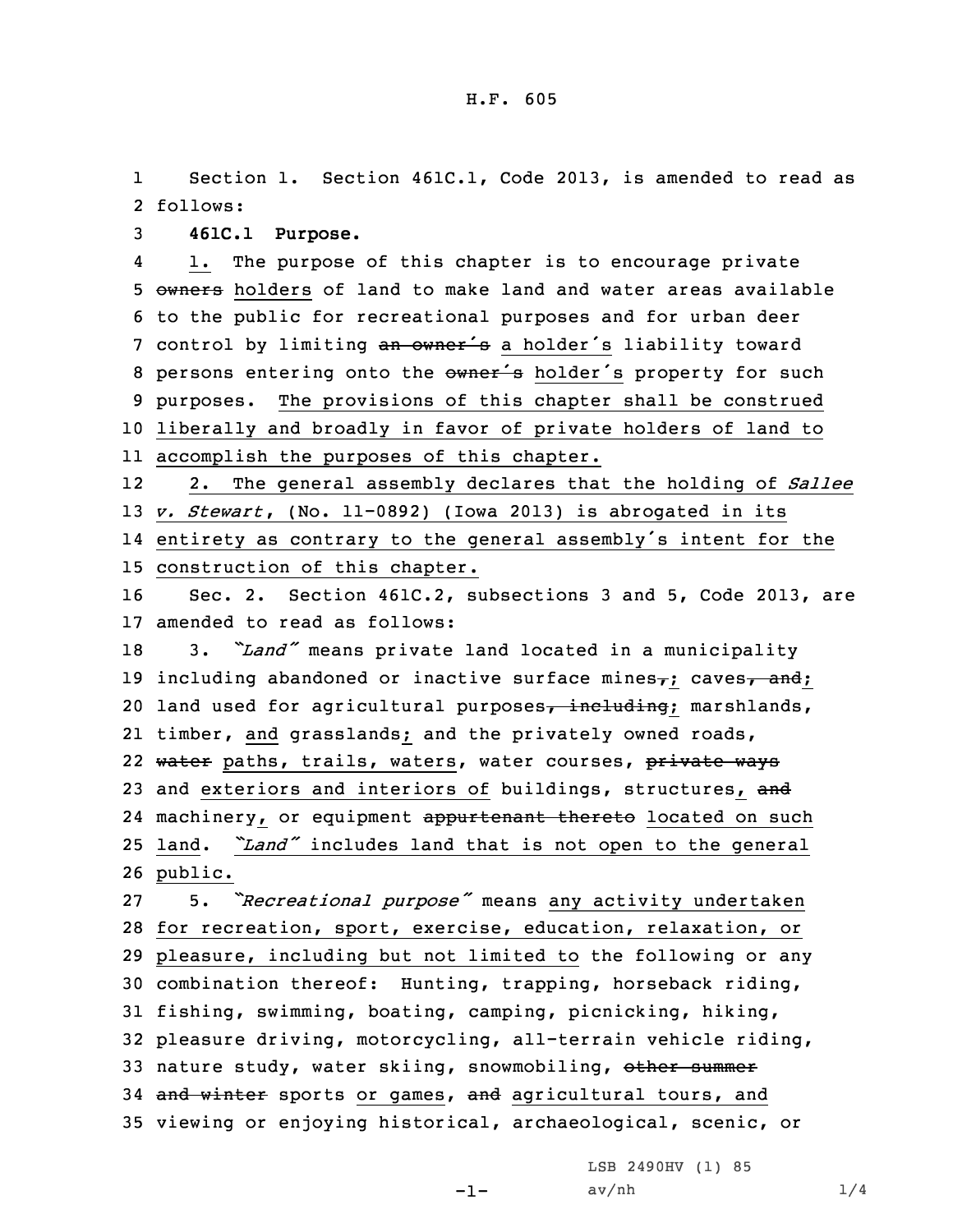1 scientific sites wh<del>ile going to and from or actually engaged</del> 2 therein. "Recreational purpose" includes the activity of accompanying another person who is engaging in such activities. *"Recreational purpose"* is not limited to active engagement in such activities, but also includes entry onto, use of, passage over, and presence on any part of the land in connection with such activities. Sec. 3. Section 461C.3, Code 2013, is amended to read as 9 follows: **461C.3 Liability of owner holder limited.** 11 1. Except as specifically recognized by or provided in 12 section 461C.6, <del>an owner</del> a holder of land <del>owes no</del> does not owe <sup>a</sup> duty of care to keep the premises safe for entry or use by others for recreational purposes or urban deer control, or to give any warning of <sup>a</sup> dangerous condition, use, structure, or activity on such premises to persons entering for such purposes. 2. Except as specifically recognized or provided in section 461C.6, <sup>a</sup> holder of land does not owe <sup>a</sup> duty of care to others because the holder is guiding, directing, supervising, or participating in any recreational purpose or urban deer control undertaken by others on the holder's land. Sec. 4. Section 461C.4, Code 2013, is amended by adding the following new subsection: NEW SUBSECTION. 2A. Assume <sup>a</sup> duty of care to <sup>a</sup> person because the holder is guiding, directing, supervising, or participating in any recreational purpose or urban deer control undertaken by the person on the holder's land. Sec. 5. Section 461C.5, Code 2013, is amended to read as 30 follows: **461C.5 Duties and liabilities of owner holder of leased land.** Unless otherwise agreed in writing, the provisions of sections 461C.3 and 461C.4 shall be deemed applicable to the 34 duties and liability of an owner a holder of land leased, or any interest or right therein transferred to, or the

 $-2-$ 

LSB 2490HV (1) 85  $av/nh$  2/4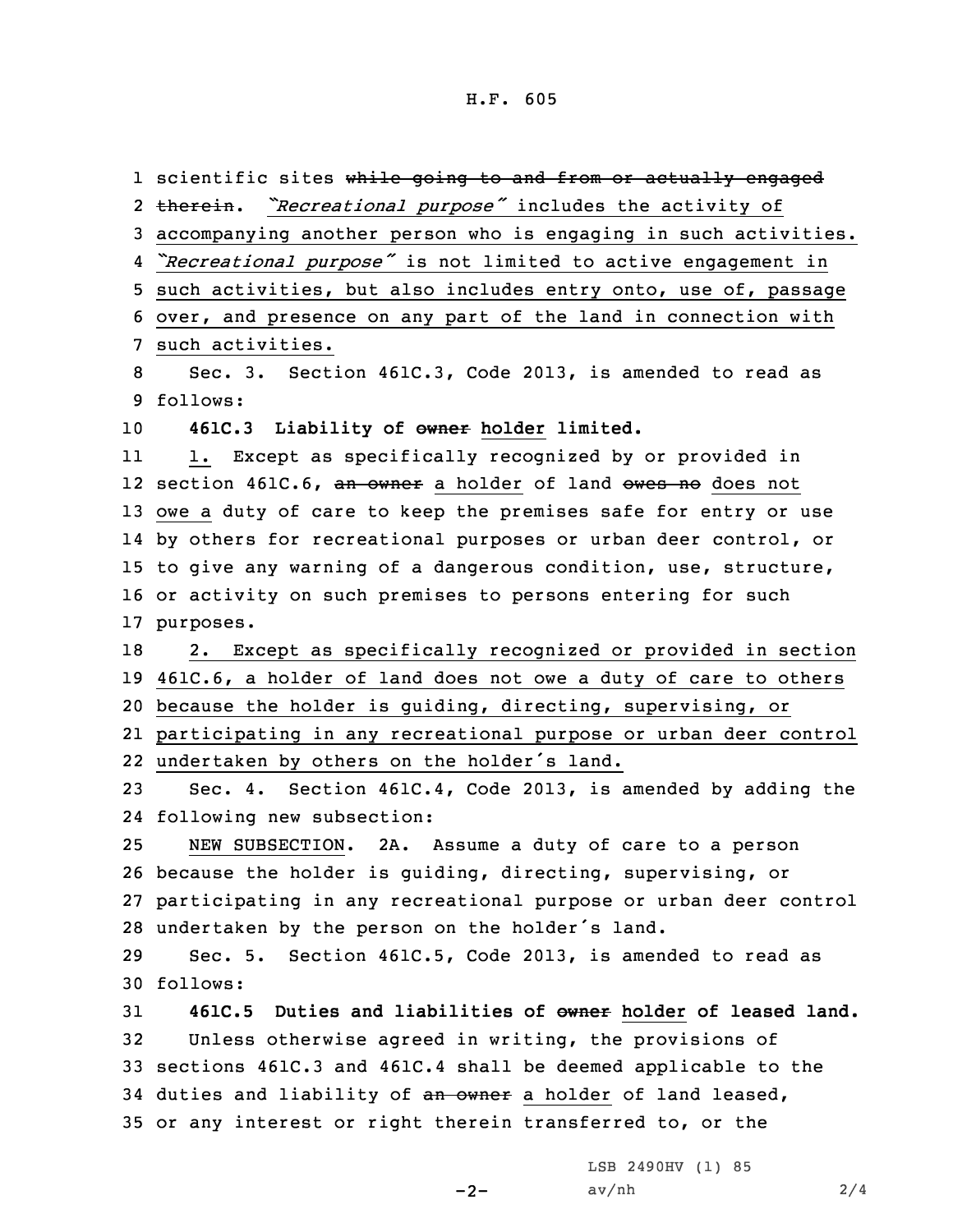## H.F. 605

1 subject of any agreement with, the United States or any agency 2 thereof, or the state or any agency or subdivision thereof, for 3 recreational purposes or urban deer control.

4 Sec. 6. Section 461C.6, Code 2013, is amended to read as 5 follows:

6 **461C.6 When liability lies against owner holder.**

7 Nothing in this chapter limits in any way any liability which 8 otherwise exists:

9 1. For willful or malicious failure to guard or warn against 10 <sup>a</sup> dangerous condition, use, structure, or activity.

112. For injury suffered in any case where the owner holder of land charges the person or persons who enter or go on the land 13 for the recreational use thereof or for deer hunting, except that in the case of land or any interest or right therein, leased or transferred to, or the subject of any agreement with, the United States or any agency thereof or the state or any agency thereof or subdivision thereof, any consideration received by the holder for such lease, interest, right or agreement shall not be deemed <sup>a</sup> charge within the meaning of this section.

21

## EXPLANATION

22 This bill relates to the public use of certain private lands and waters. The bill provides that Code chapter 461C shall be liberally and broadly construed in favor of private holders of land to encourage them to make their land and water areas available to the public for recreational purposes and for urban deer control, by limiting the land holders' liability to persons who enter onto their land to pursue such activities.

29 The bill specifically abrogates the recent holding rendered 30 by the Iowa Supreme Court in Sallee v. Stewart, (No. 11-0892) 31 (Iowa 2013).

 The bill broadens the definition of what land and water areas are included in such limitations of liability and provides that such land does not have to be open to the general public to be subject to the protections of Code chapter 461C.

 $-3-$ 

LSB 2490HV (1) 85  $av/nh$  3/4